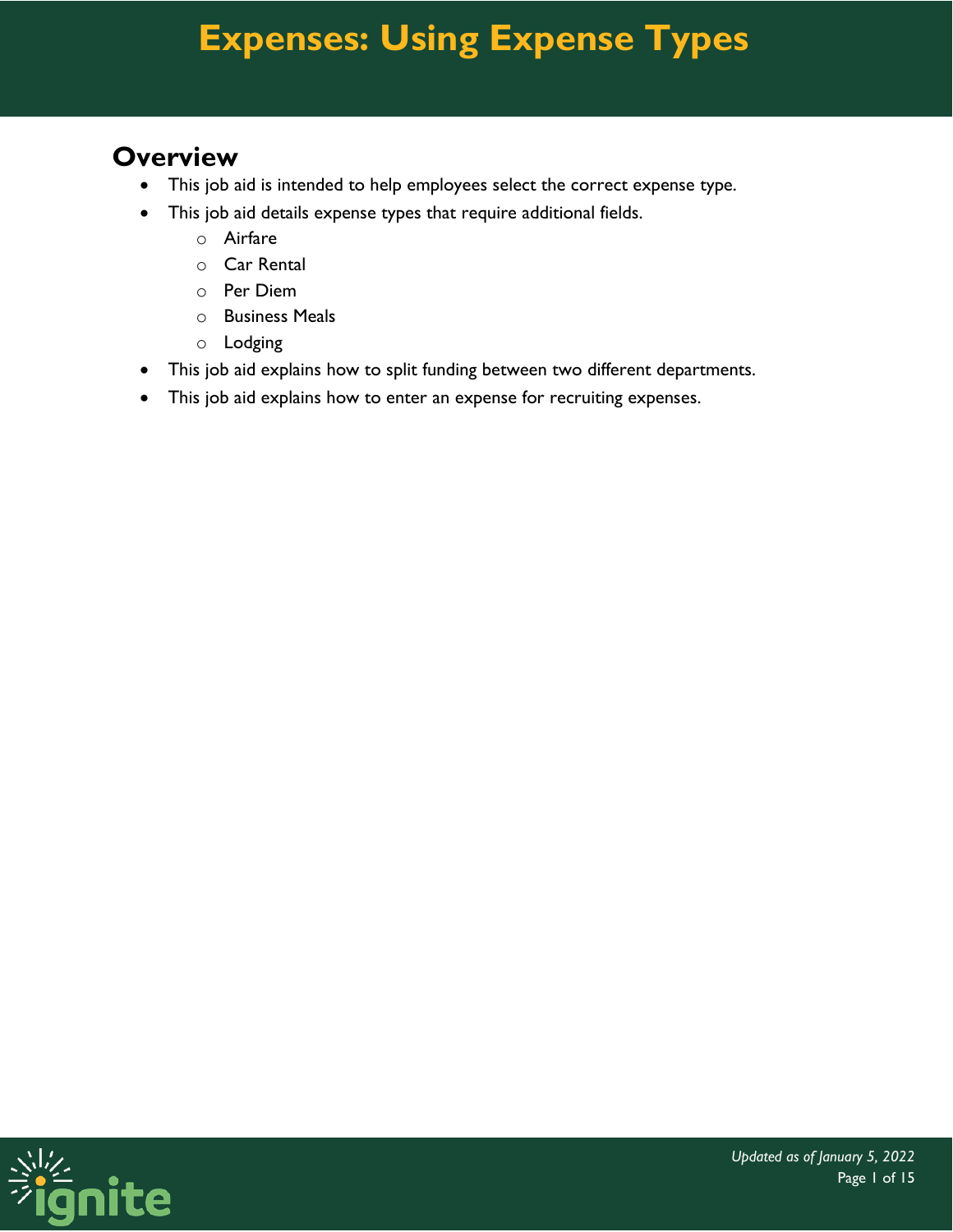### **1. Airfare**

| ぶん<br>$\blacksquare$<br>D<br>$\equiv$ |                                                       |                                       |                                              |                             | ⋒                       | $AM\sim$ |
|---------------------------------------|-------------------------------------------------------|---------------------------------------|----------------------------------------------|-----------------------------|-------------------------|----------|
| <b>Airfare 3/5/20</b>                 |                                                       |                                       | Airfare 3/5/20                               | $\mathbf{v}$   $\mathbf{b}$ | Add to Report ▼ Close ▼ | Cancel   |
|                                       |                                                       |                                       |                                              |                             |                         |          |
| 眉                                     | Ë<br>* Date 3/5/20                                    |                                       | Attachments Airfare Receipt.pdf + X          |                             |                         |          |
|                                       |                                                       |                                       |                                              |                             |                         |          |
|                                       | * Template   Faculty / Staff Travel - Domestic \v     |                                       | Receipt missing                              |                             |                         |          |
|                                       | * Type Airfare<br>$\boldsymbol{\mathrm{v}}$           |                                       | Authorization None +                         |                             |                         |          |
|                                       | * Expense Location   Tacoma, Pierce, WA, United S   v |                                       |                                              |                             |                         |          |
| * Amount USD - $\blacktriangledown$   | 50.00                                                 |                                       |                                              |                             |                         |          |
| $\triangle$ Details                   |                                                       |                                       |                                              |                             |                         |          |
| * Description                         | <b>PNNL Conference</b>                                |                                       | Account 110-10730-100-1000000-93843-701-0( 云 |                             |                         |          |
|                                       |                                                       | <b>Project Number</b>                 |                                              | Q                           |                         |          |
| * Merchant Name AA                    |                                                       | <b>Task Number</b>                    |                                              |                             |                         |          |
| * Flight Class Coach                  |                                                       | <b>Contract Number</b>                |                                              |                             |                         |          |
| * Departure City Dallas               |                                                       | <b>Funding Source</b>                 |                                              |                             |                         |          |
| * Arrival City Seattle                |                                                       | <b>Airline Fee Type</b>               | <b>Ticket</b>                                | ۷.                          |                         |          |
| * Passenger Name Lady Bear            |                                                       | <b>Passenger Affiliation Employee</b> |                                              | $\blacktriangledown$        |                         |          |
|                                       |                                                       |                                       |                                              |                             |                         |          |

#### 1. Required Fields:

- a. Date: Date of transaction
- b. Template: Account code is derived from template/type combination
- c. Expense Location: Location where expense occurred
- d. Amount: Amount that will be reimbursed
- e. Description: Business purpose for trip
- f. Merchant Name: Name of airline
- g. Flight Class: Ticket class
- h. Departure City: Origin of trip
- i. Arrival City: Destination of trip
- j. Passenger Name: Name of passenger on ticket
- k. Airline Fee Type: List if this is a ticket fee, change, or other fee
- l. Passenger Affiliation: If the ticket is for an employee, or if it was purchased on behalf of someone else such as a guest
- m. Attachments: Receipt

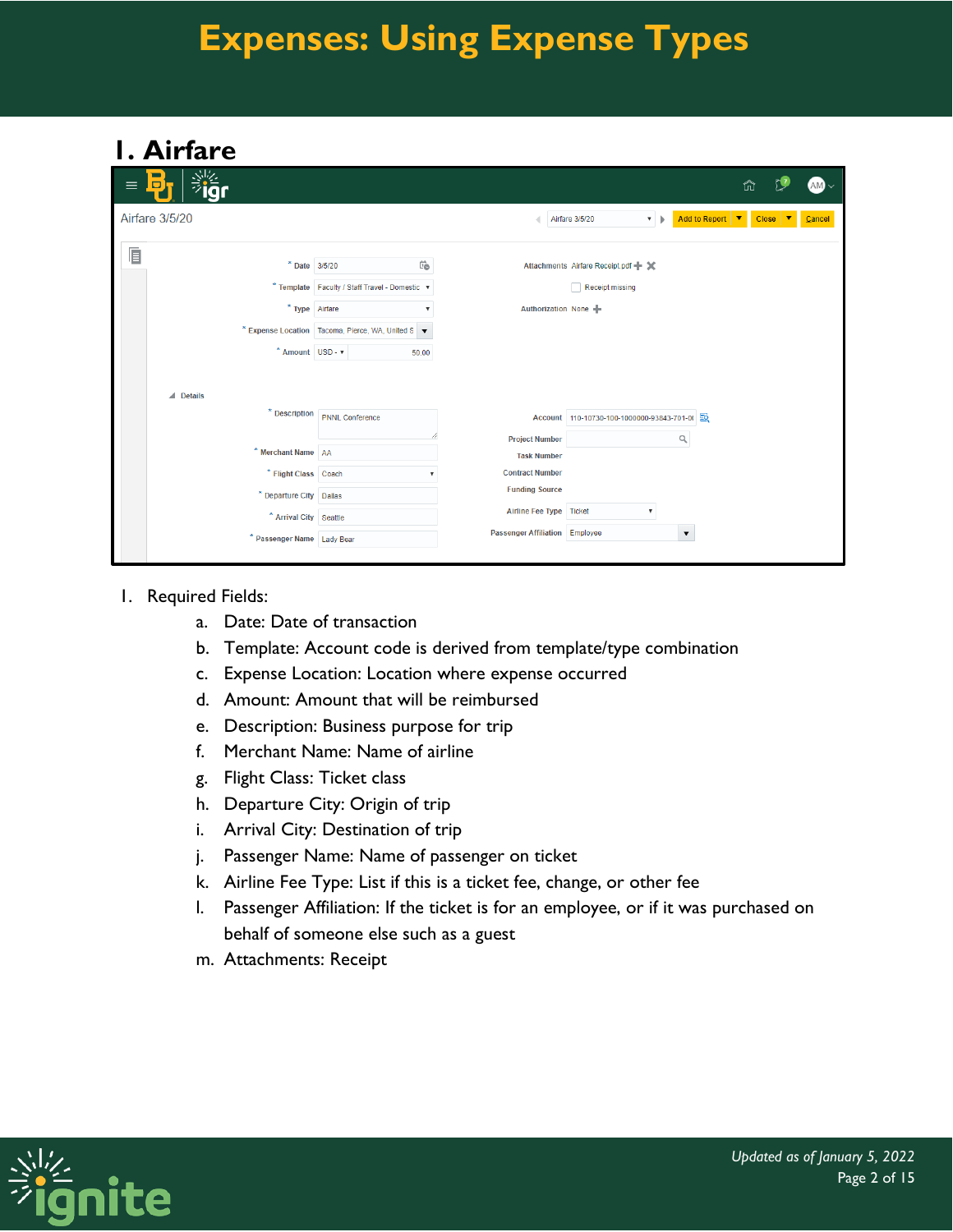### **2. Car Rental**

| $\equiv$ | <b>Fignite BPT</b><br>$\blacksquare$<br>$\Box$ |                                                 |                        |                                                  | ⋒                                         |                         | $AM\sim$ |
|----------|------------------------------------------------|-------------------------------------------------|------------------------|--------------------------------------------------|-------------------------------------------|-------------------------|----------|
|          | Car Rental 3/5/20                              |                                                 |                        | Car Rental 3/5/20<br>$\mathbf{v}$   $\mathbf{b}$ | Add to Report $\vert \triangledown \vert$ | $Close \nightharpoonup$ | Cancel   |
| Ò        |                                                |                                                 |                        |                                                  |                                           |                         |          |
|          |                                                | ö<br>* Date 3/5/2020                            |                        | Attachments Rental Car.pdf + 3                   |                                           |                         |          |
|          |                                                | * Template Faculty / Staff Travel - Domestic v  |                        | Receipt missing                                  |                                           |                         |          |
|          |                                                | * Type Car Rental<br>۰.                         | Authorization None +   |                                                  |                                           |                         |          |
|          |                                                | Expense Location Tacoma, Pierce, WA, United S v |                        |                                                  |                                           |                         |          |
|          | * Amount USD - v                               | 250.00                                          |                        |                                                  |                                           |                         |          |
|          | <b>Number of Days</b>                          | 3                                               |                        |                                                  |                                           |                         |          |
|          | <b>Daily Amount</b>                            | 83.33 USD                                       |                        |                                                  |                                           |                         |          |
|          | $\triangle$ Details                            |                                                 |                        |                                                  |                                           |                         |          |
|          | * Description                                  | <b>PNNL</b> Conference                          |                        | Account 110-10730-100-1000000-93843-701-0( 区     |                                           |                         |          |
|          |                                                |                                                 | <b>Project Number</b>  | Q                                                |                                           |                         |          |
|          | * Merchant Name   Hertz                        |                                                 | <b>Task Number</b>     |                                                  |                                           |                         |          |
|          |                                                |                                                 | <b>Contract Number</b> |                                                  |                                           |                         |          |
|          |                                                |                                                 | <b>Funding Source</b>  |                                                  |                                           |                         |          |

- 1. Required Fields:
	- a. Date: Date of transaction
	- b. Template: Account code is derived from template/type combination
	- c. Expense Location: Location where expense occurred
	- d. Amount: Amount that will be reimbursed
	- e. Number of Days: Total days rented
	- f. Description: Business purpose
	- g. Merchant Name: Name of supplier
	- h. Attachments: Receipt required if over \$55

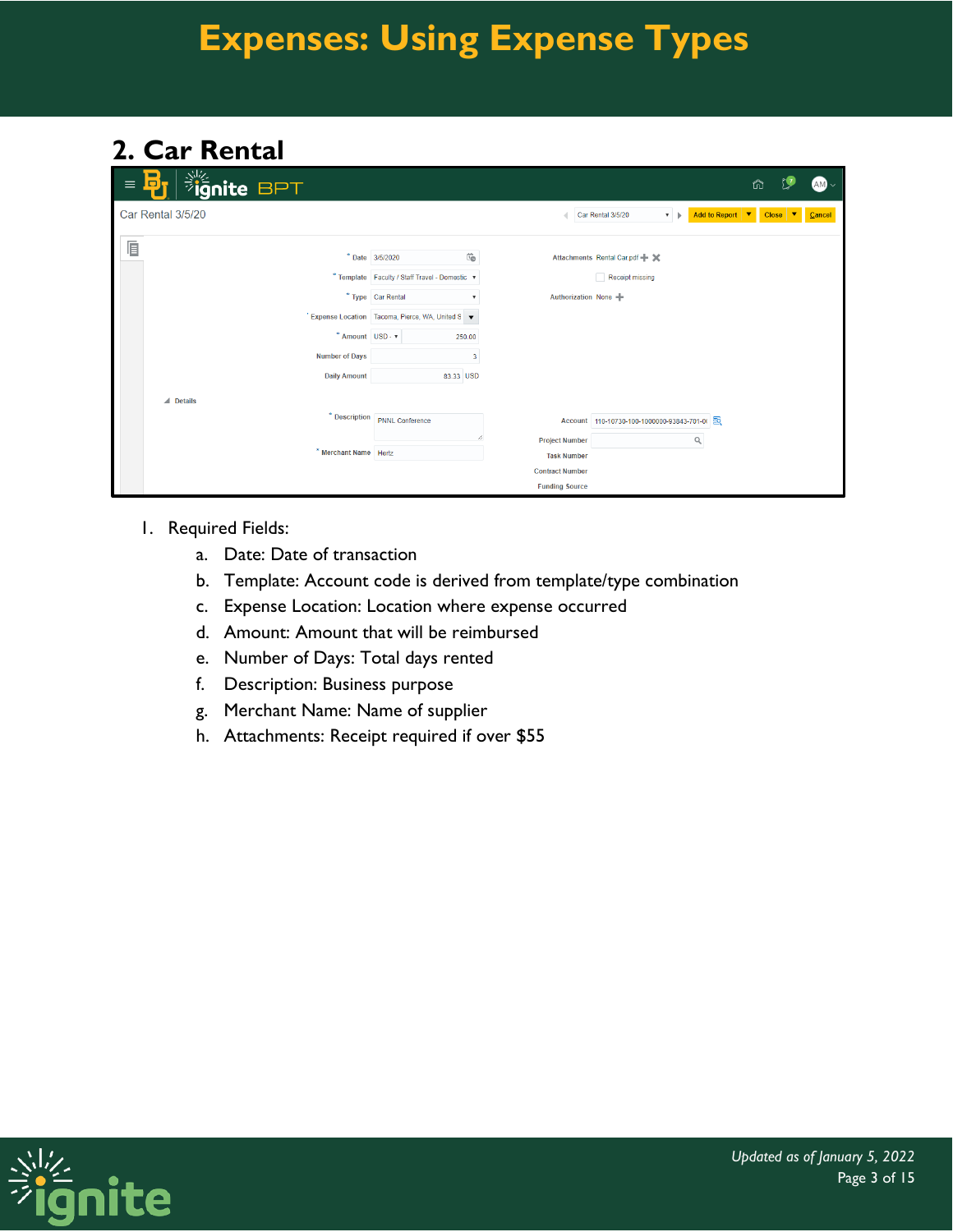### **3. Per Diem**

| Create Expense Item 2    |                                                                           |                                                 | Add to Report ▼<br>Calculate ▼<br><b>Create Another</b><br>$\mathbf{v}$<br><b>Close</b><br>Cancel |
|--------------------------|---------------------------------------------------------------------------|-------------------------------------------------|---------------------------------------------------------------------------------------------------|
|                          | * Template   Faculty / Staff Travel - Domestic<br>$\checkmark$            | <b>Attachments</b>                              |                                                                                                   |
| * Type                   | Meals - Per Diem                                                          | $\checkmark$                                    | Drag files here or click to add attachment $\vee$                                                 |
| * Start Date and Time    | Ëò<br>11/01/2021 9:00 AM                                                  |                                                 |                                                                                                   |
| * End Date and Time      | G)<br>11/01/2021 9:48 PM                                                  |                                                 |                                                                                                   |
|                          | $\blacktriangledown$<br>* Destination   Dallas, Dallas, TX, United States |                                                 | Receipt missing                                                                                   |
|                          | * Trip Includes   No deductions v                                         | Authorization None                              |                                                                                                   |
| Per Diem Total 42.00 USD |                                                                           |                                                 |                                                                                                   |
|                          | * Description one day meals                                               | Account                                         | 110-11300-100-1000000-93843-70                                                                    |
|                          |                                                                           | <b>Project Number</b>                           | $\alpha$                                                                                          |
|                          |                                                                           | <b>Task Number</b>                              |                                                                                                   |
|                          |                                                                           | <b>Expenditure Organization</b>                 | $\blacktriangledown$                                                                              |
|                          |                                                                           | <b>Contract Number</b><br><b>Funding Source</b> |                                                                                                   |
|                          |                                                                           |                                                 |                                                                                                   |
|                          |                                                                           |                                                 |                                                                                                   |
|                          |                                                                           |                                                 |                                                                                                   |

- 1. Required Fields:
	- a. Template: Account code is derived from template/type combination
	- b. Start Date and Time: Use the calendar to enter the date and time departing for the trip
	- c. End Date and Time: Use the calendar to enter the date and time returning from the trip
	- d. Destination
	- e. Trip Includes:
		- i. **Deductions** (if any meals were provided or claimed as a separate business expense, and per diem should be excluded)
		- ii. **No deductions** (if no meals were provided)
	- f. Description: Business purpose for claiming per diem
	- g. If claiming deductions, click **Add Details**



- h. From the deductions screen, click the dropdown arrow next to each meal to select if the meal will be claimed or excluded from the reimbursement:
	- i. Claim Per Diem (Requesting reimbursement for per diem)
	- ii. Exclude Per Diem (Not requesting reimbursement for per diem)
	- iii. Expensed Separately (A separate expense item is being reimbursed that includes a meal, per diem is not being claimed)

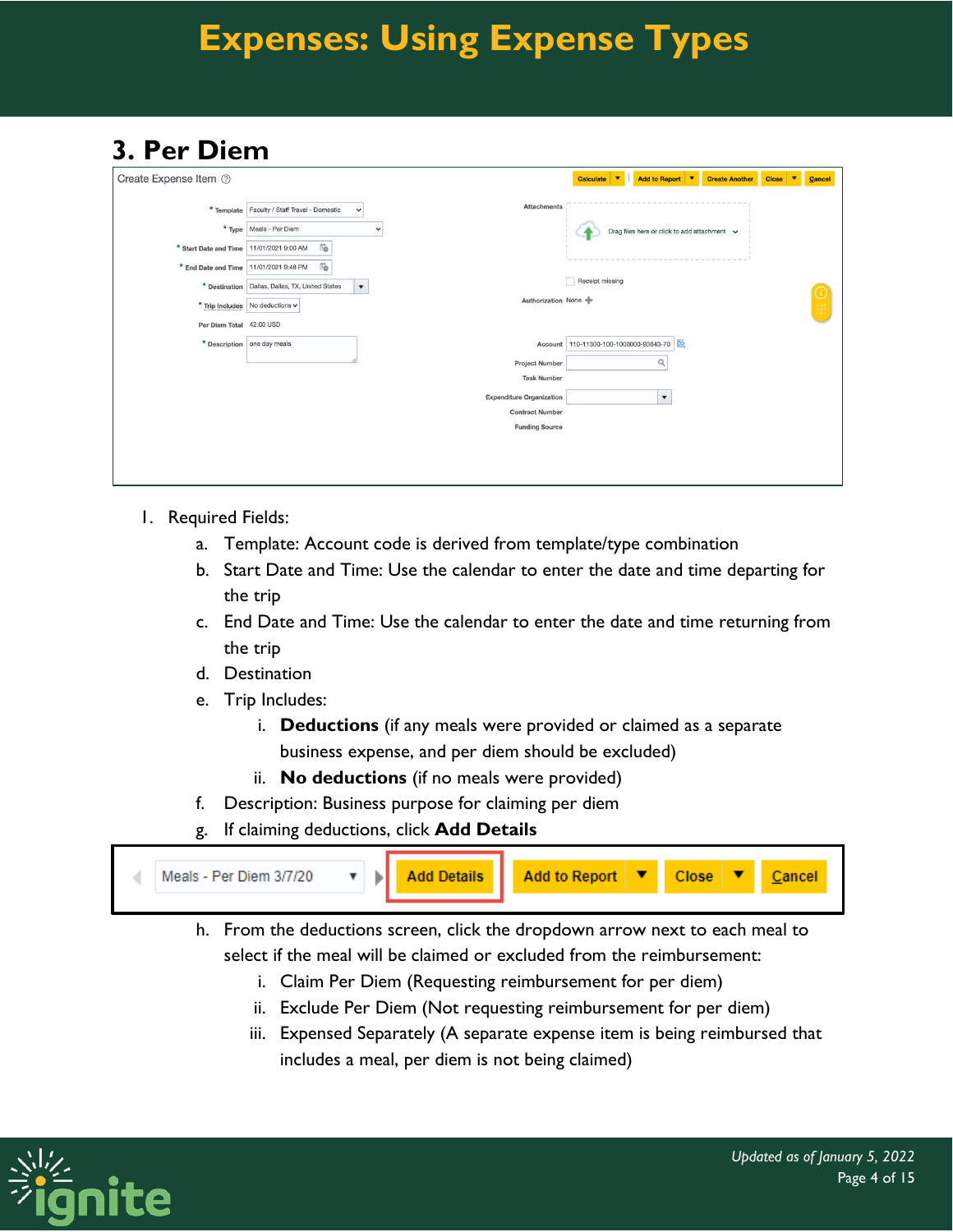| <b>Fignite BPT</b><br>$\Box$<br>$\equiv$           |               |                                                         |               |             |                                                 | ⋒                 | $AM \sim$ |
|----------------------------------------------------|---------------|---------------------------------------------------------|---------------|-------------|-------------------------------------------------|-------------------|-----------|
| Meals - Per Diem 3/7/20: Per Diem Trip Details (3) |               |                                                         |               | <b>Back</b> | <b>Add to Report</b><br>$\overline{\textbf{v}}$ | <b>Close</b><br>▼ | Cancel    |
|                                                    |               |                                                         |               |             | Reimbursable Amount 0.00 USD                    |                   |           |
| 3/7/20 8:00 AM - 3/7/20 11:59 PM                   |               | * Breakfast Claim Per Diem<br>$\boldsymbol{\mathrm{v}}$ |               |             |                                                 |                   | 0.00      |
|                                                    |               | * Lunch Claim Per Diem<br>$\boldsymbol{\mathrm{v}}$     | <b>Dinner</b> |             |                                                 |                   |           |
|                                                    | $*$ Dinner    | $\boldsymbol{\mathrm{v}}$                               |               |             |                                                 |                   |           |
| 3/8/20                                             | * Breakfast   | <b>Claim Per Diem</b><br><b>Exclude Per Diem</b>        |               |             |                                                 |                   | 0.00      |
|                                                    | $*$ Lunch     | <b>Expensed Separately</b><br>$\blacksquare$            |               |             |                                                 |                   |           |
|                                                    | * Dinner      | $\boldsymbol{\mathrm{v}}$                               |               |             |                                                 |                   |           |
| 3/9/20 12:00 AM - 3/9/20 11:00 AM                  | $*$ Breakfast | $\boldsymbol{\mathrm{v}}$                               |               |             |                                                 |                   | 0.00      |
|                                                    | $*$ Lunch     | $\boldsymbol{\mathrm{v}}$                               |               |             |                                                 |                   |           |

- i. Once the deductions have been completed, click the **arrow** next to Close button then click **Save**, click **Back** to return to the expense item
- j. If claiming no deductions, click the **Calculate** button to populate the per diem total. Click **Close** to save and close.



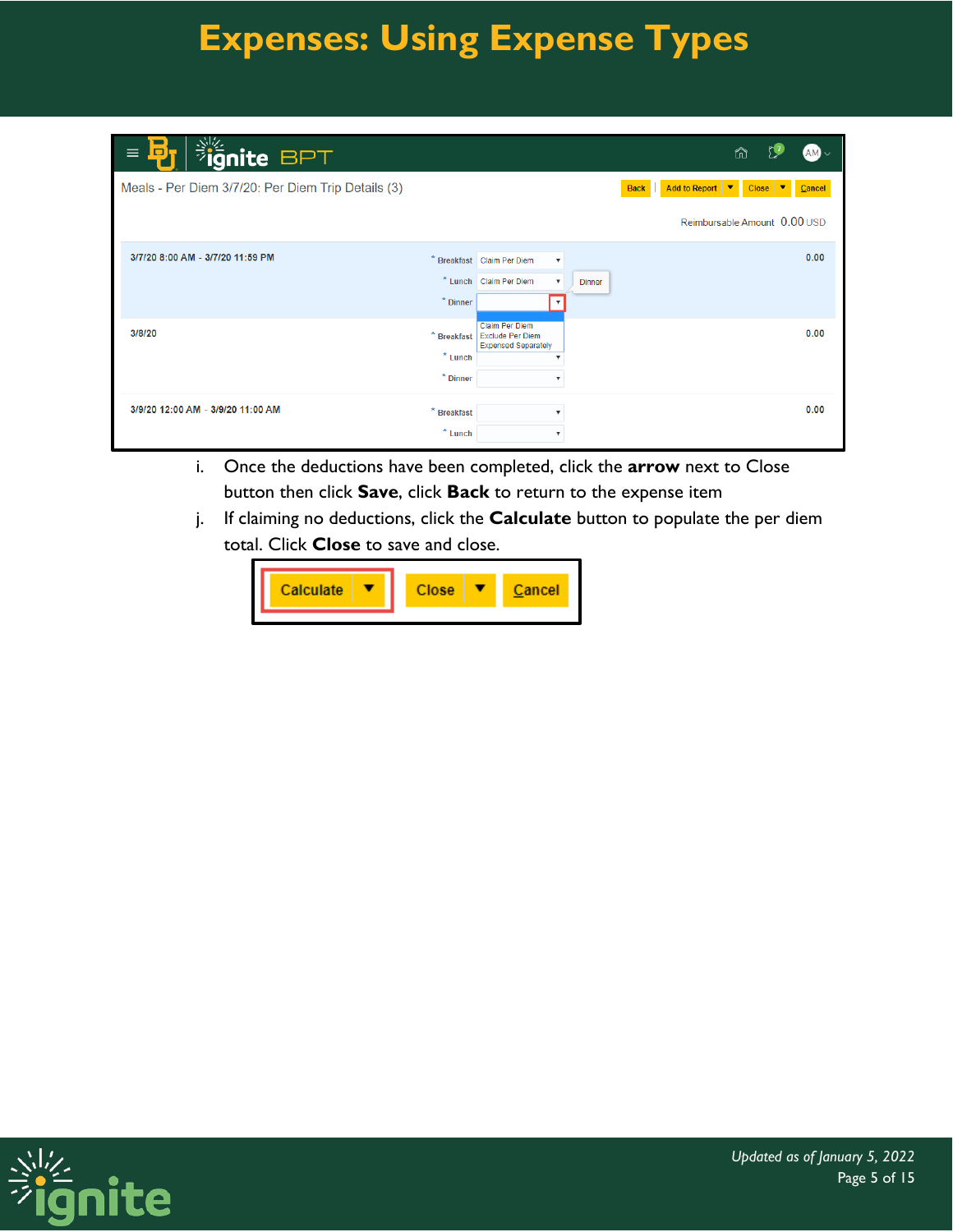| Create Expense Item 2      |                                                                             |                                 | Add to Report ▼                | <b>Create Another</b> | <b>Save and Close</b><br>$\overline{\phantom{a}}$ | Cancel | Done |
|----------------------------|-----------------------------------------------------------------------------|---------------------------------|--------------------------------|-----------------------|---------------------------------------------------|--------|------|
| * Date                     | to<br>11/22/2021                                                            | <b>Attachments</b>              |                                |                       |                                                   |        |      |
| * Template                 | Faculty / Staff Travel - Domestic v<br>$\bullet$                            |                                 |                                |                       | Drag files here or click to add attachment v      |        |      |
| $*$ Type                   | Business Meals/Hospitality <10 A v<br>$\bullet$                             |                                 |                                |                       |                                                   |        |      |
| * Expense Location         | Dallas, Dallas, TX, United Stat<br>$\mathbf{u}$<br>$\overline{\phantom{a}}$ |                                 |                                |                       |                                                   |        |      |
| * Amount USD v             | 200.00                                                                      |                                 | Receipt missing                |                       |                                                   |        |      |
|                            |                                                                             | Authorization None              |                                |                       |                                                   |        |      |
| * Description              | retreat<br>$\mathbf{G}$                                                     | Account                         | 110-11300-100-1000000-93330-70 | <b>EQ.</b>            | $\bullet$                                         |        |      |
|                            |                                                                             | <b>Project Number</b>           |                                | Q<br>$\bullet$        |                                                   |        |      |
| * Merchant Name   Morton's | $\mathbf{u}$                                                                | <b>Task Number</b>              |                                |                       |                                                   |        |      |
|                            |                                                                             | <b>Expenditure Organization</b> |                                | $\blacktriangledown$  |                                                   |        |      |
|                            |                                                                             | <b>Contract Number</b>          |                                |                       |                                                   |        |      |
|                            |                                                                             | <b>Funding Source</b>           |                                |                       |                                                   |        |      |
| <b>Employee Attendees</b>  | ÷                                                                           |                                 |                                |                       | Divide amount equally                             |        |      |
|                            | * Name                                                                      |                                 |                                |                       | Amount (USD)                                      |        |      |
|                            | Add attendees.                                                              |                                 |                                |                       |                                                   |        |      |
| Nonemployee Attendees      | <b>Find Attendees</b><br>÷                                                  |                                 |                                |                       |                                                   |        |      |
|                            | * Attendee Type                                                             | * Name<br>Employer              |                                | <b>Amount (USD)</b>   |                                                   |        |      |
|                            | Add attendees.                                                              |                                 |                                |                       |                                                   |        |      |

- 1. Less than 10 attendees (be sure correct expense type is selected **Business Meals/Hospitality > 10**):
	- a. Date: Date of transaction
	- b. Template: Account code is derived from template/type combination
	- c. Expense Location: Location where expense occurred
	- d. Amount: Amount that will be reimbursed
	- e. Description: Business purpose for meal
	- f. Merchant Name: Name of supplier
	- g. Attachments: Receipt
	- h. Add Attendees:

Add Baylor attendees by clicking the **+** next to Employees. Add individuals not affiliated with Baylor by clicking the **+** next to Nonemployees.

| <b>Employee Attendees</b>    |                |                       |        |  |
|------------------------------|----------------|-----------------------|--------|--|
|                              |                | * Name                |        |  |
|                              | Add attendees. |                       |        |  |
|                              |                |                       |        |  |
| <b>Nonemployee Attendees</b> | ÷              | <b>Find Attendees</b> |        |  |
|                              |                |                       |        |  |
|                              |                | * Attendee Type       | * Name |  |
|                              | Add attendees. |                       |        |  |

i. Enter the amount on each line, or click divide equally to divide the total.

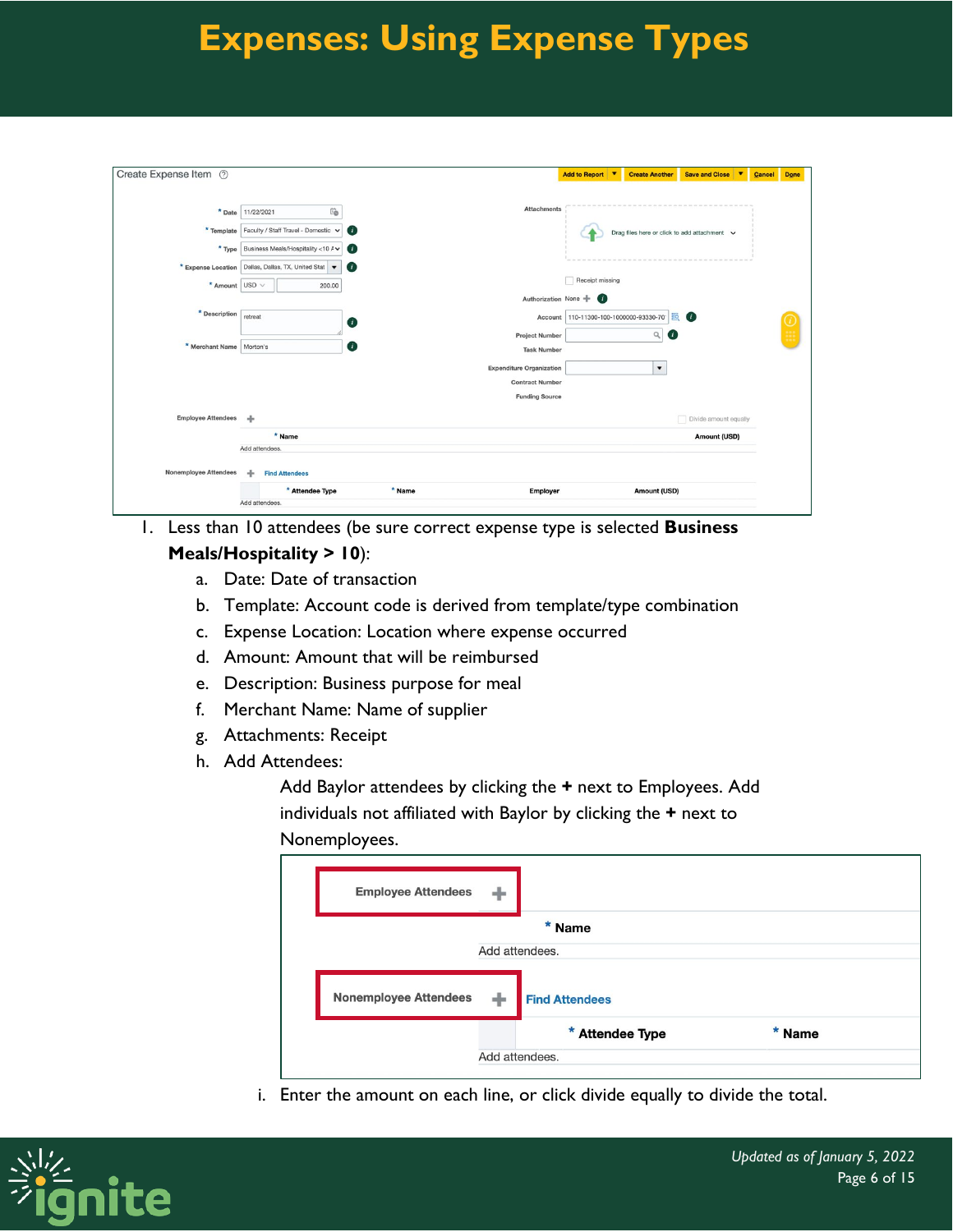| <b>Amount (USD)</b>        |  |
|----------------------------|--|
|                            |  |
|                            |  |
|                            |  |
| Divide amount equally<br>✓ |  |

2. More than 10 attendees (be sure correct expense type is selected **Business Meals/Hospitality + 10**):

| Create Expense Item 2      |                                                      |                                 | <b>Add to Report</b><br>l v            | <b>Create Another</b>                        | <b>Save and Close</b><br>IV. | Cancel | Done |
|----------------------------|------------------------------------------------------|---------------------------------|----------------------------------------|----------------------------------------------|------------------------------|--------|------|
|                            |                                                      |                                 |                                        |                                              |                              |        |      |
| * Date                     | $\overleftrightarrow{v}_\odot$<br>11/22/2021         | <b>Attachments</b>              |                                        |                                              |                              |        |      |
|                            | * Template   Faculty / Staff Travel - Domestic v     | $\mathbf{r}$                    |                                        | Drag files here or click to add attachment v |                              |        |      |
|                            | * Type   Business Meals/Hospitality 10+ / v          | $\mathbf{u}$                    |                                        |                                              |                              |        |      |
|                            | * Expense Location   Dallas, Dallas, TX, United Stat | $\mathbf{u}$                    |                                        |                                              |                              |        |      |
| * Amount USD v             | 200.00                                               |                                 | Receipt missing                        |                                              |                              |        |      |
|                            |                                                      |                                 | Authorization None +                   |                                              |                              |        |      |
| * Description retreat      |                                                      | O                               | Account 110-11300-100-1000000-93330-70 | 國 (1)                                        |                              |        |      |
|                            |                                                      | <b>Project Number</b>           |                                        | Q<br>$\bullet$                               |                              |        |      |
| * Merchant Name   Morton's |                                                      | O<br><b>Task Number</b>         |                                        |                                              |                              |        |      |
|                            |                                                      | <b>Expenditure Organization</b> |                                        | $\blacktriangledown$                         |                              |        |      |
|                            |                                                      | <b>Contract Number</b>          |                                        |                                              |                              |        |      |
|                            |                                                      | <b>Funding Source</b>           |                                        |                                              |                              |        |      |
|                            |                                                      | * Description of Group          |                                        |                                              |                              |        |      |
|                            |                                                      | * Number of Attendees           |                                        |                                              |                              |        |      |
|                            |                                                      |                                 |                                        |                                              |                              |        |      |

- a. Date: Date of transaction
- b. Template: Account code is derived from template/type combination
- c. Expense Location: Location where expense occurred
- d. Amount: Amount that will be reimbursed
- e. Description: Business purpose for meal
- f. Merchant Name: Name of supplier
- g. Attachments: Receipt
- h. Description of Group: Name the department/event name (i.e. New Student Orientation)
- i. Number of Attendees: Number must be greater than 10

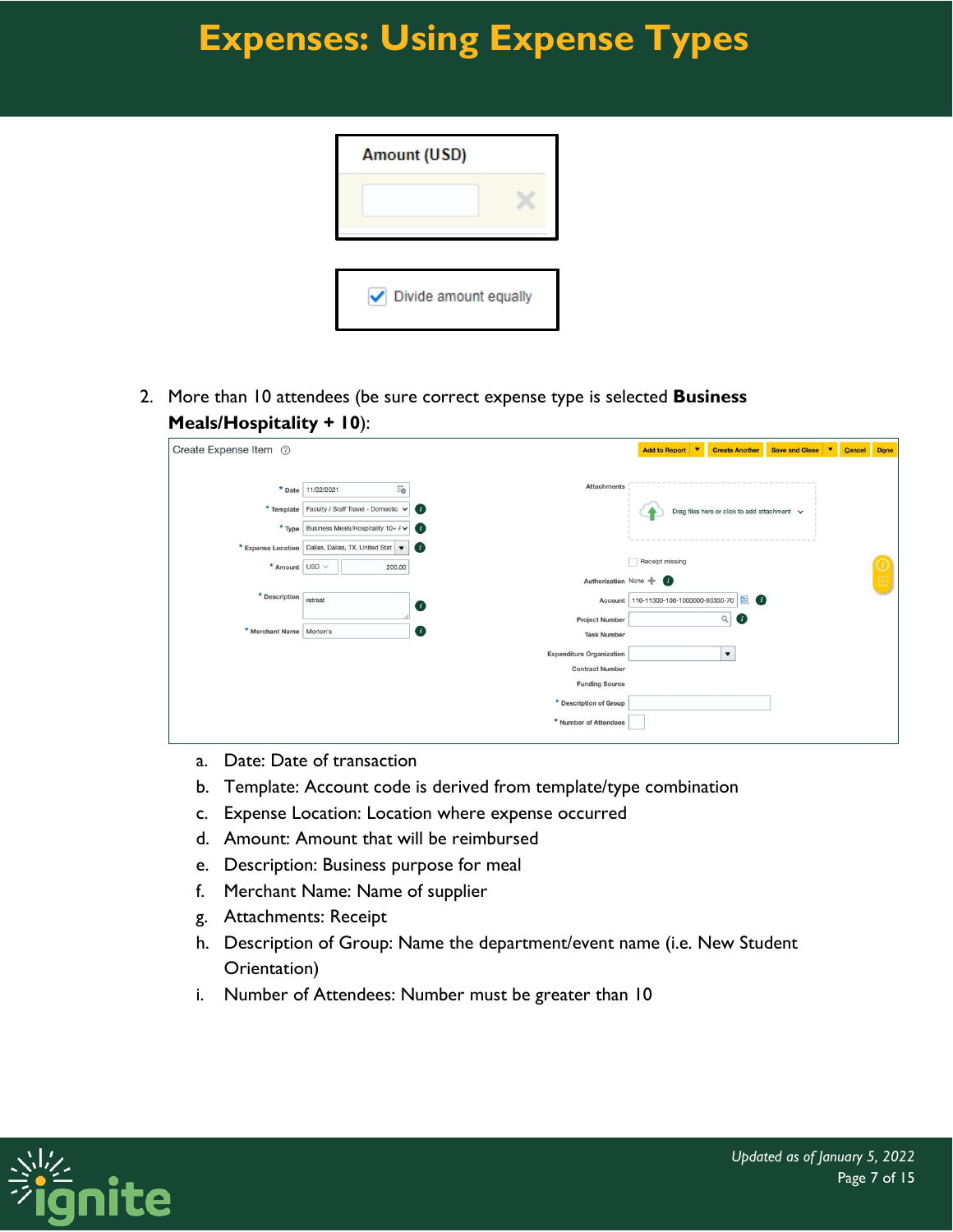#### **5. Lodging**

| $\equiv$ | <b>Signite BPT</b><br>$\Box$                      |                                                        |                        |                                               | ŵ                              |                      | $AM \sim$ |
|----------|---------------------------------------------------|--------------------------------------------------------|------------------------|-----------------------------------------------|--------------------------------|----------------------|-----------|
|          | <b>Create Expense Item</b>                        |                                                        |                        |                                               | <b>Create Another</b><br>Close | $\blacktriangledown$ | Cancel    |
| Ē        |                                                   |                                                        |                        |                                               |                                |                      |           |
|          |                                                   | Ëò<br>* Date 3/9/2020                                  |                        | Attachments Hotel Receipt.pdf - ※             |                                |                      |           |
|          |                                                   | * Template   Faculty / Staff Travel - Domestic $\cdot$ |                        | Receipt missing                               |                                |                      |           |
|          |                                                   | * Type Lodging                                         |                        |                                               |                                |                      |           |
|          | * Expense Location Tacoma, Pierce, WA, United S v |                                                        |                        |                                               |                                |                      |           |
|          | * Amount USD - $\blacktriangledown$               | 500.00                                                 | Itemize                |                                               |                                |                      |           |
|          | Reimbursable Amount 500.00 USD                    |                                                        |                        |                                               |                                |                      |           |
|          | $\triangle$ Details                               |                                                        |                        |                                               |                                |                      |           |
|          |                                                   | * Description Conference Hotel                         |                        | Account 110-10730-100-1000000-93843-701-0( B) |                                |                      |           |
|          |                                                   |                                                        | <b>Project Number</b>  | Q                                             |                                |                      |           |
|          | * Merchant Name Hilton                            |                                                        | <b>Task Number</b>     |                                               |                                |                      |           |
|          | * Checkout Date 3/13/20                           | Ëò                                                     | <b>Contract Number</b> |                                               |                                |                      |           |
|          |                                                   |                                                        | <b>Funding Source</b>  |                                               |                                |                      |           |
|          |                                                   |                                                        |                        |                                               |                                |                      |           |

- 1. Required Fields:
	- a. Date: Date of transaction
	- b. Template: Account code is derived from template/type combination
	- c. Expense Location: Location where expense occurred
	- d. Amount: Amount that will be reimbursed
	- e. Description: Business purpose for stayl
	- f. Merchant Name: Name of supplier
	- g. Attachments: Receipt
- 2. Itemization:
	- a. If receipt includes other fees than lodging (such as Parking, Internet, Meals, etc.), then it should be itemized by clicking the **Itemize** button next to the amount.
	- b. Click the dropdown arrow under Type to select the appropriate category to itemize the expense, and enter an amount.

|        |                | <b>Create Expense Item</b>                                                                                                                                                    |        |                                   |                                                         |              |                                  |
|--------|----------------|-------------------------------------------------------------------------------------------------------------------------------------------------------------------------------|--------|-----------------------------------|---------------------------------------------------------|--------------|----------------------------------|
| l<br>這 |                | 目                                                                                                                                                                             |        |                                   | <b>Business</b><br>Personal<br>Remaining Balance 500.00 | 0.00<br>0.00 | Lodging<br>500.00 <sub>USD</sub> |
|        |                | * Type                                                                                                                                                                        | * Date | <b>Daily Amount Days</b>          | * Amount (USD) Personal                                 |              |                                  |
|        | $\overline{A}$ | ۰                                                                                                                                                                             | 3/9/20 | $\overleftrightarrow{v}_\text{O}$ | $0.00+$                                                 | ۰C           |                                  |
|        |                | Internet - Itemization<br>Laundry - Itemization<br>Lodging - Itemization<br>Lodging Advance Deposit - Itemization<br>Meals Actual Cost - Itemization<br>Parking - Itemization |        |                                   |                                                         |              |                                  |

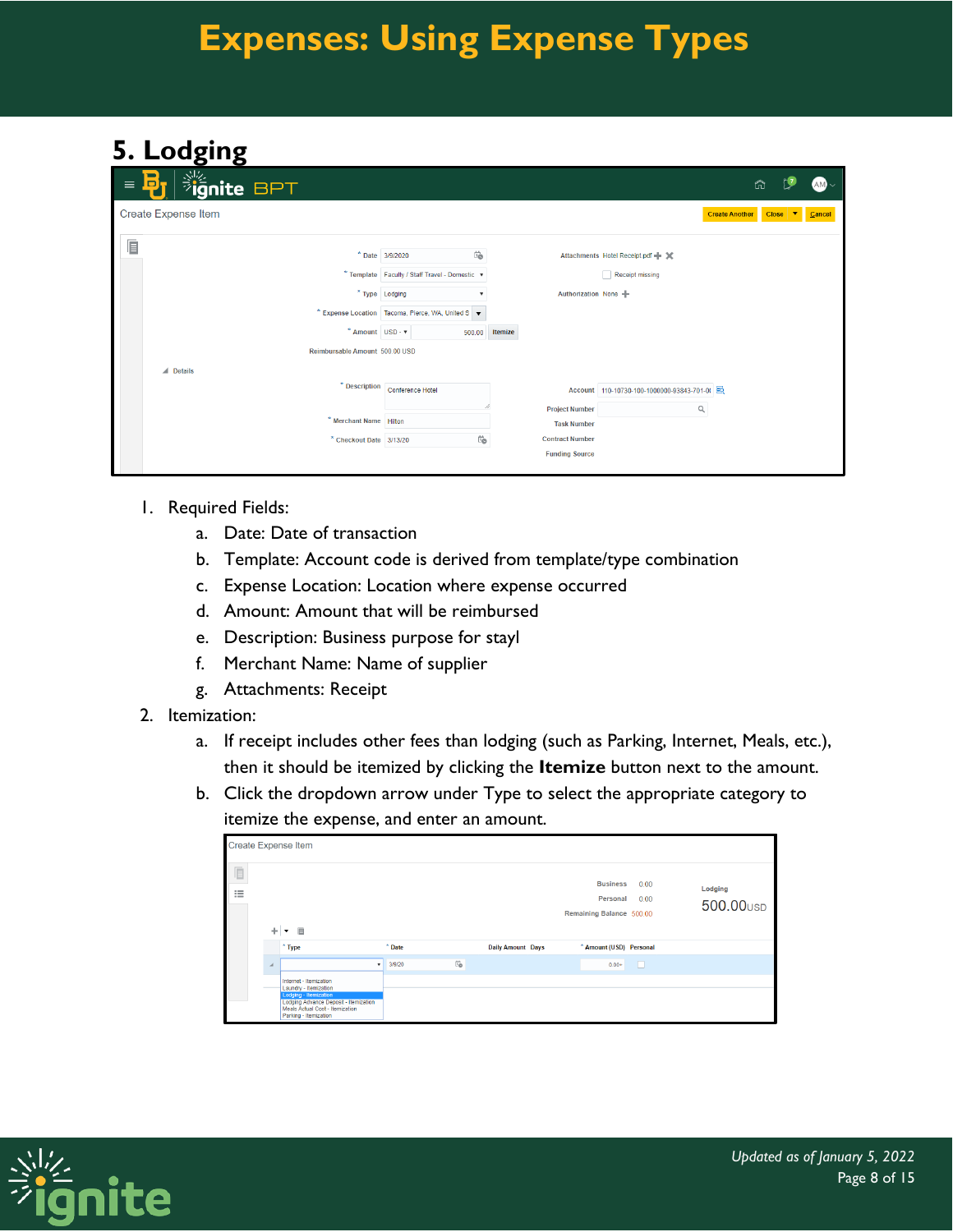c. Click the **+** icon to add additional lines.

|   |                       |                                        |                                      |                          |    | Business 500.00          |      |
|---|-----------------------|----------------------------------------|--------------------------------------|--------------------------|----|--------------------------|------|
|   |                       |                                        |                                      |                          |    | Personal                 | 0.00 |
|   |                       |                                        |                                      |                          |    | <b>Remaining Balance</b> | 0.00 |
|   | 目                     |                                        |                                      |                          |    |                          |      |
|   | $*$ Type              | $*$ Date                               |                                      | <b>Daily Amount Days</b> |    | * Amount (USD) Personal  |      |
| ◢ | Parking - Itemization | 3/9/2020<br>$\boldsymbol{\mathrm{v}}$  | $\overleftrightarrow{1}$             | 50.00                    | 1. | 50.00                    |      |
|   |                       | Authorization None<br><b>Account</b>   | 110-10730-100-1000000-93843-701-0( 图 |                          |    |                          |      |
|   | Lodging - Itemization | 3/9/2020<br>$\mathbf{v}$               | Ïò                                   | 450.00                   | 1  | 450.00                   |      |
|   |                       | Authorization None +<br><b>Account</b> | 110-10730-100-1000000-93843-701-0( 图 |                          |    |                          |      |

d. Select **Save and Close**.

#### **6. All Other Types**

| $\equiv$ | <b>BREAT SPT</b><br>В.                                                           |                                                                                                                                                                      |                                                                                                |                                                   | ⋒                                  | $AM \sim$ |
|----------|----------------------------------------------------------------------------------|----------------------------------------------------------------------------------------------------------------------------------------------------------------------|------------------------------------------------------------------------------------------------|---------------------------------------------------|------------------------------------|-----------|
|          | <b>Create Expense Item</b>                                                       |                                                                                                                                                                      |                                                                                                |                                                   | <b>Create Another</b><br>Close   V | Cancel    |
| 眉        | * Amount   USD - $\mathbf{v}$<br>Reimbursable Amount 50.00 USD                   | Ëò<br>* Date 3/9/20<br>* Template   Faculty / Staff Travel - Domestic $\cdot$<br>* Type Parking<br>* Expense Location   Dallas, Dallas, TX, United Stal   v<br>50.00 | Attachments None<br>Authorization None +                                                       | <b>Receipt missing</b>                            |                                    |           |
|          | $\blacktriangle$ Details<br>* Description Parking<br>* Merchant Name DFW Airport |                                                                                                                                                                      | <b>Project Number</b><br><b>Task Number</b><br><b>Contract Number</b><br><b>Funding Source</b> | Account 110-10730-100-1000000-93843-701-0( 云<br>Q |                                    |           |

- 1. Required Fields:
	- a. Date: Date of transaction
	- b. Template: Account code is derived from template/type combination

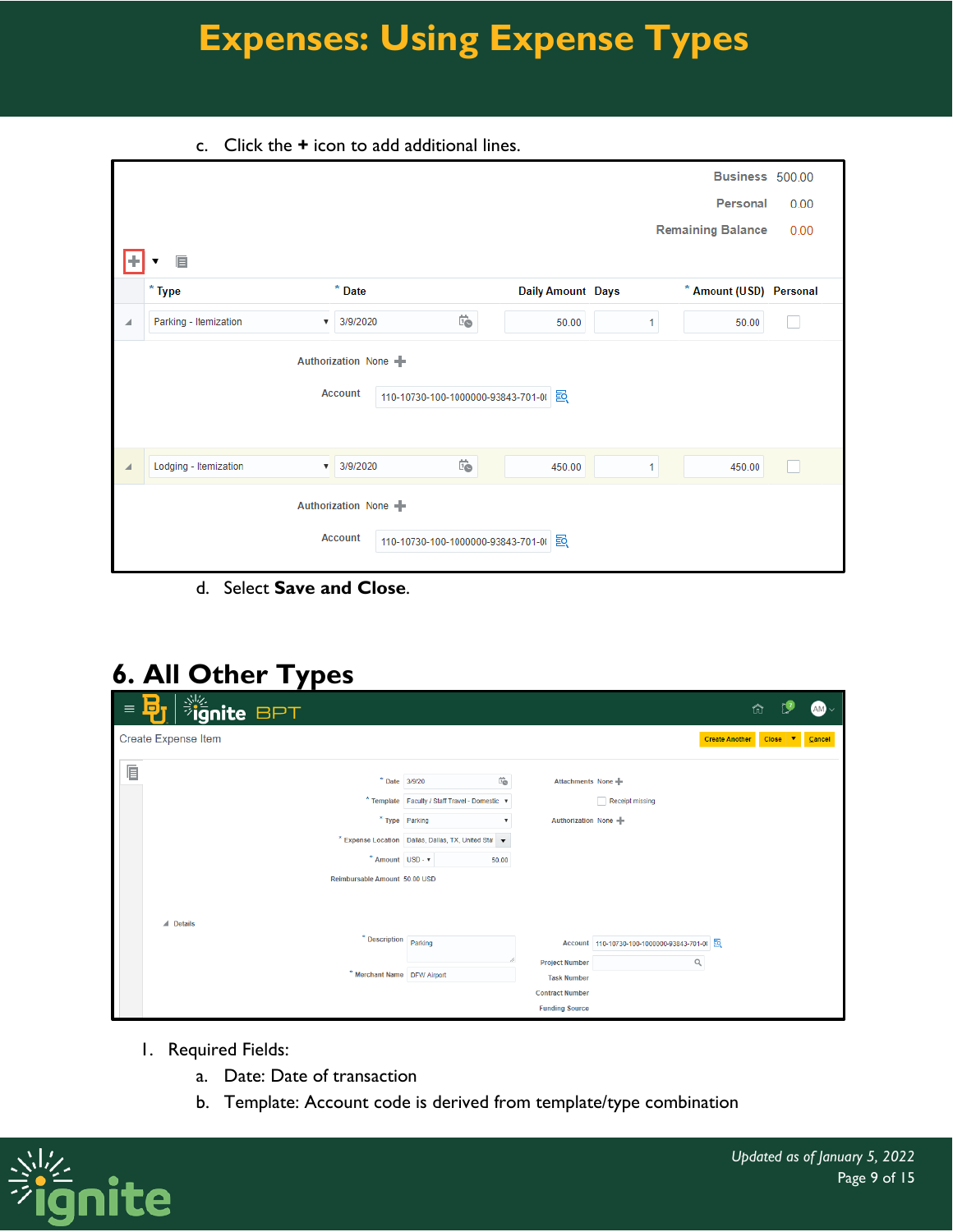- c. Expense Location: Location where expense occurred
- d. Amount: Amount that will be reimbursed
- e. Description: Business purpose
- f. Merchant Name: Name of supplier
- g. Attachments: Receipt required if over \$55

### **7. Split Funding**

| <b>Sulgnite BPT</b><br>$\blacksquare$<br>D,<br>$\equiv$               |                                                                        |                                                 | $AM \sim$<br>û                                 |
|-----------------------------------------------------------------------|------------------------------------------------------------------------|-------------------------------------------------|------------------------------------------------|
| Create Expense Item                                                   |                                                                        |                                                 | <b>Create Another</b><br>Close   V  <br>Cancel |
| 眉                                                                     | Ë.<br>* Date 3/9/2020                                                  | Attachments None                                |                                                |
|                                                                       | * Template Faculty / Staff Travel - Domestic v<br>* Type Split Funding | Receipt missing<br>Authorization None           |                                                |
|                                                                       | * Expense Location Tacoma, Pierce, WA, United S v                      |                                                 |                                                |
| * Amount USD - $\blacktriangledown$<br>Reimbursable Amount 600.00 USD | 600.00                                                                 | Itemize                                         |                                                |
|                                                                       |                                                                        |                                                 |                                                |
| $\triangle$ Details<br>* Description                                  | Split Between Biology and                                              | <b>Project Number</b>                           | $\hbox{\tt Q}$                                 |
|                                                                       | Chemistry                                                              | <b>Task Number</b>                              |                                                |
|                                                                       | Account 110-10730-100-1000000-93800-701-0( 图                           | <b>Contract Number</b><br><b>Funding Source</b> |                                                |

- 1. If funding needs to be split between multiple departments, **Create Item** and select **Split Funding**:
	- a. Date: Date of transaction
	- b. Template: Account code is derived from template/type combination
	- c. Expense Location: Location where expense occurred
	- d. Amount: Amount that will be reimbursed
	- e. Description: Reason for splitting expense between departments
	- f. Attachments: Receipt

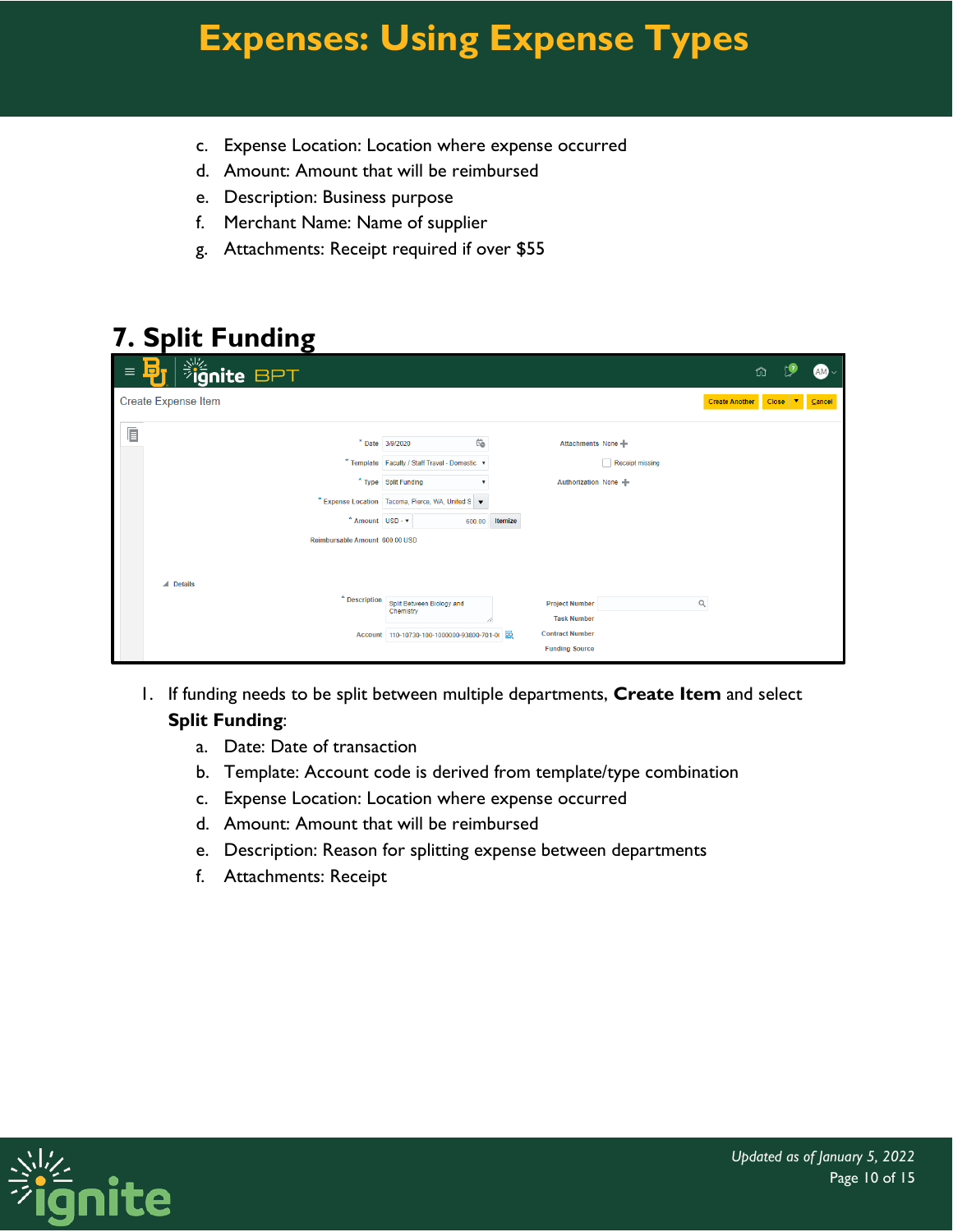#### 2. Under **Itemization**:

- a. Select the type that best represents the expense purchased.
- b. Amount: Enter how much will be charged to specific department
- c. Merchant Name: Supplier name
- d. Description: Business purpose
- e. Click the **+** icon to add a new expense item.

|   |                                                                                                         |                                                     |                          |              | Business 300.00          |      |
|---|---------------------------------------------------------------------------------------------------------|-----------------------------------------------------|--------------------------|--------------|--------------------------|------|
|   |                                                                                                         |                                                     |                          |              | Personal                 | 0.00 |
|   |                                                                                                         |                                                     |                          |              | <b>Remaining Balance</b> | 0.00 |
|   | $\mathsf{E}$                                                                                            |                                                     |                          |              |                          |      |
|   | $*$ Type                                                                                                | $*$ Date                                            | <b>Daily Amount Days</b> |              | * Amount (USD) Personal  |      |
| ◢ | <b>Car Rental</b>                                                                                       | $\overleftrightarrow{1}$<br>3/9/20                  | 150.00                   | 1            | 150.00                   |      |
|   | * Merchant Name<br>Hertz<br>$*$ Description<br>Rented Van for conference travel<br>Authorization None + |                                                     |                          |              |                          |      |
|   |                                                                                                         | <b>Account</b><br>320-32330-100-1000000-00000-101-0 | 國                        |              |                          |      |
| ⊿ | Car Rental                                                                                              | $\overleftrightarrow{1}$<br>3/9/20                  | 150.00                   | $\mathbf{1}$ | 150.00                   |      |
|   | * Merchant Name Hertz<br>* Description<br>Rented Van for conference travel -<br><b>Chemistry Charge</b> |                                                     |                          |              |                          |      |
|   |                                                                                                         | Authorization None +                                |                          |              |                          |      |
|   |                                                                                                         | <b>Account</b><br>320-32330-100-1000000-93843-101-0 | 國                        |              |                          |      |

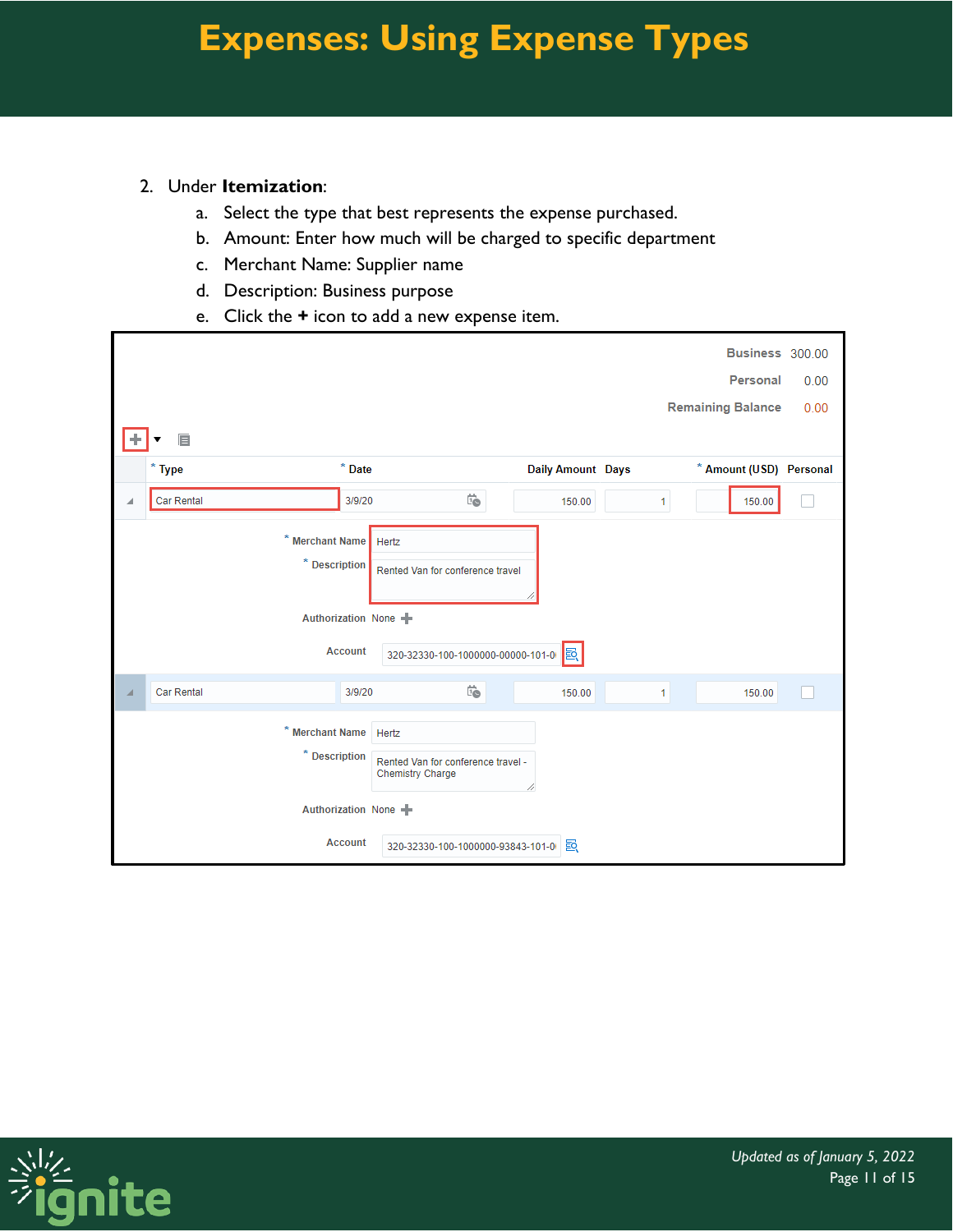f. Account: Update the CoA segments to the correct combination

| <b>Account</b>       | ×                                      |
|----------------------|----------------------------------------|
| <b>Hide Segments</b> |                                        |
| <b>Alias</b>         |                                        |
| <b>Entity</b>        | 320<br>College of Arts & Sciences      |
| <b>Department</b>    | Chemistry and<br>32330<br>Biochemistry |
| Fund                 | 100<br>Operating                       |
| <b>Designation</b>   | <b>Operating Budget</b><br>1000000     |
| <b>Account</b>       | 93843<br><b>Travel F/S-Domestic</b>    |
| <b>Purpose</b>       | 101<br>Instruction                     |
| <b>Activity</b>      | Default<br>0000                        |
| Future1              | 00000<br><b>Unspecified</b>            |
| Future <sub>2</sub>  | 00000<br><b>Unspecified</b>            |
|                      | <b>Reset</b><br>Cancel<br>Search<br>OK |

g. Select **Save and Close**.

#### **8. Recruiting Expenses**

**Note:** There is not a specific expense type for recruiting. The Activity account segment must be updated to Recruiting to designate the expense item is a recruiting activity. The below example shows how to search for a segment value. If the value is known, it can be input directly.

- 1. To update the activity segment, first **open or create** an expense item.
- 2. Click the **Magnifier Icon** next to **Account.**



3. Click on the activity **drop down arrow.**

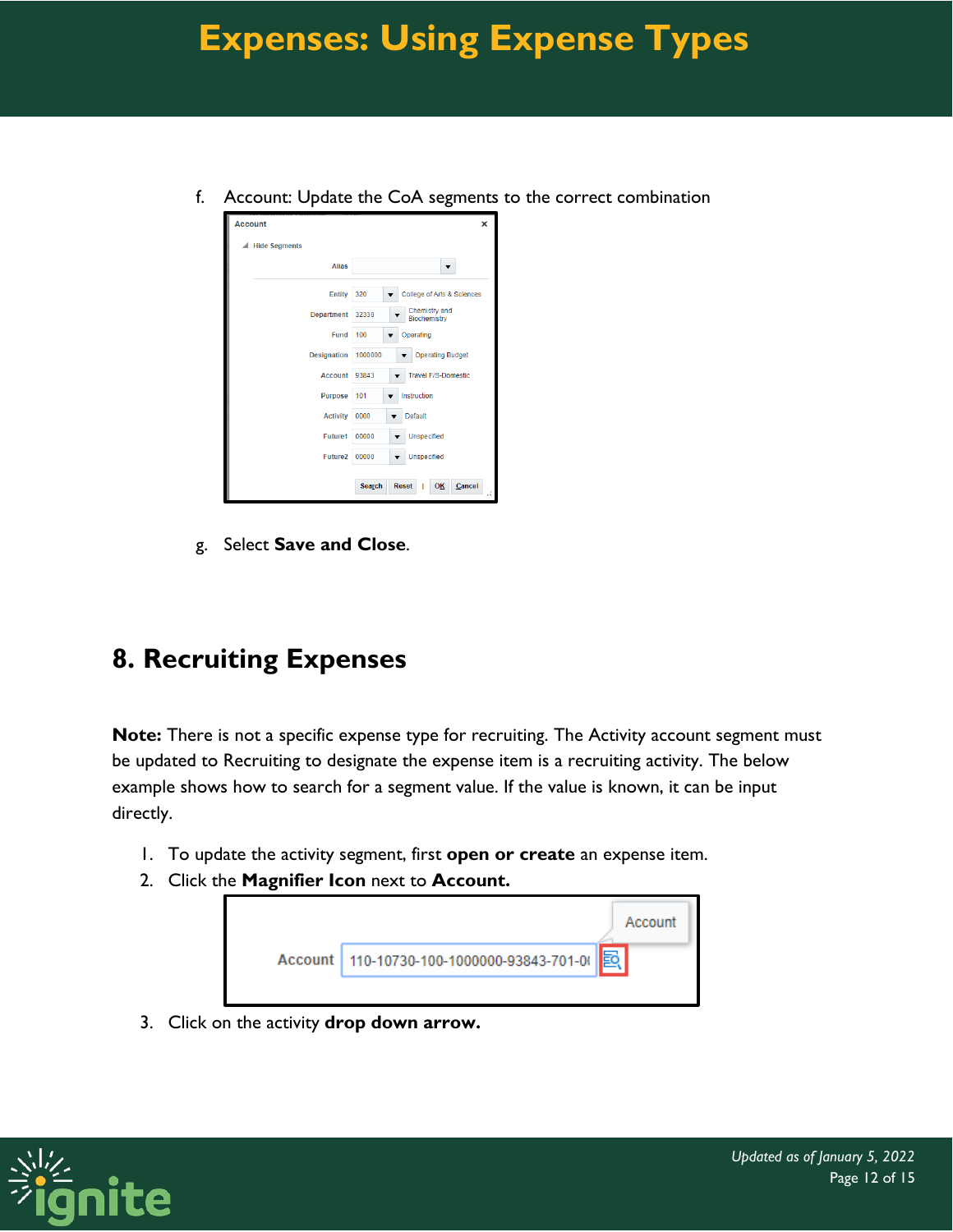| <b>Account</b>       | ×                                               |
|----------------------|-------------------------------------------------|
| <b>Hide Segments</b> |                                                 |
| <b>Alias</b>         | ▼                                               |
| <b>Entity</b>        | 110<br><b>Chief Business Officer</b>            |
| Department           | 10730<br><b>Financial Services</b>              |
| <b>Fund</b>          | 100<br>Operating                                |
| <b>Designation</b>   | <b>Operating Budget</b><br>1000000              |
| <b>Account</b>       | <b>Travel F/S-Domestic</b><br>93843             |
| <b>Purpose</b>       | 701<br>Inst Support-General                     |
| <b>Activity</b>      | Default<br>0000                                 |
| <b>Future1</b>       | 00000<br>Unspecified<br>▼                       |
| Future <sub>2</sub>  | 00000<br>Unspecified                            |
|                      | Search<br><b>Reset</b><br>Cancel<br>ОĶ<br>I<br> |

4. At the bottom of the list, click **Search.**

| <b>Activity</b>     | 0000   | Default                |  |
|---------------------|--------|------------------------|--|
| <b>Future1</b>      | 0000   | Default                |  |
| Future <sub>2</sub> | 1101   | Strategic Initiative A |  |
|                     | 1102   | Strategic Initiative B |  |
|                     | 1103   | Strategic Initiative C |  |
|                     | 1104   | Strategic Initiative D |  |
|                     | 1105   | Strategic Initiative E |  |
|                     | 1106   | Strategic Initiative F |  |
|                     | 1107   | Strategic Initiative G |  |
|                     | 1108   | Strategic Initiative H |  |
|                     | 1109   | Strategic Initiative I |  |
|                     | Search |                        |  |

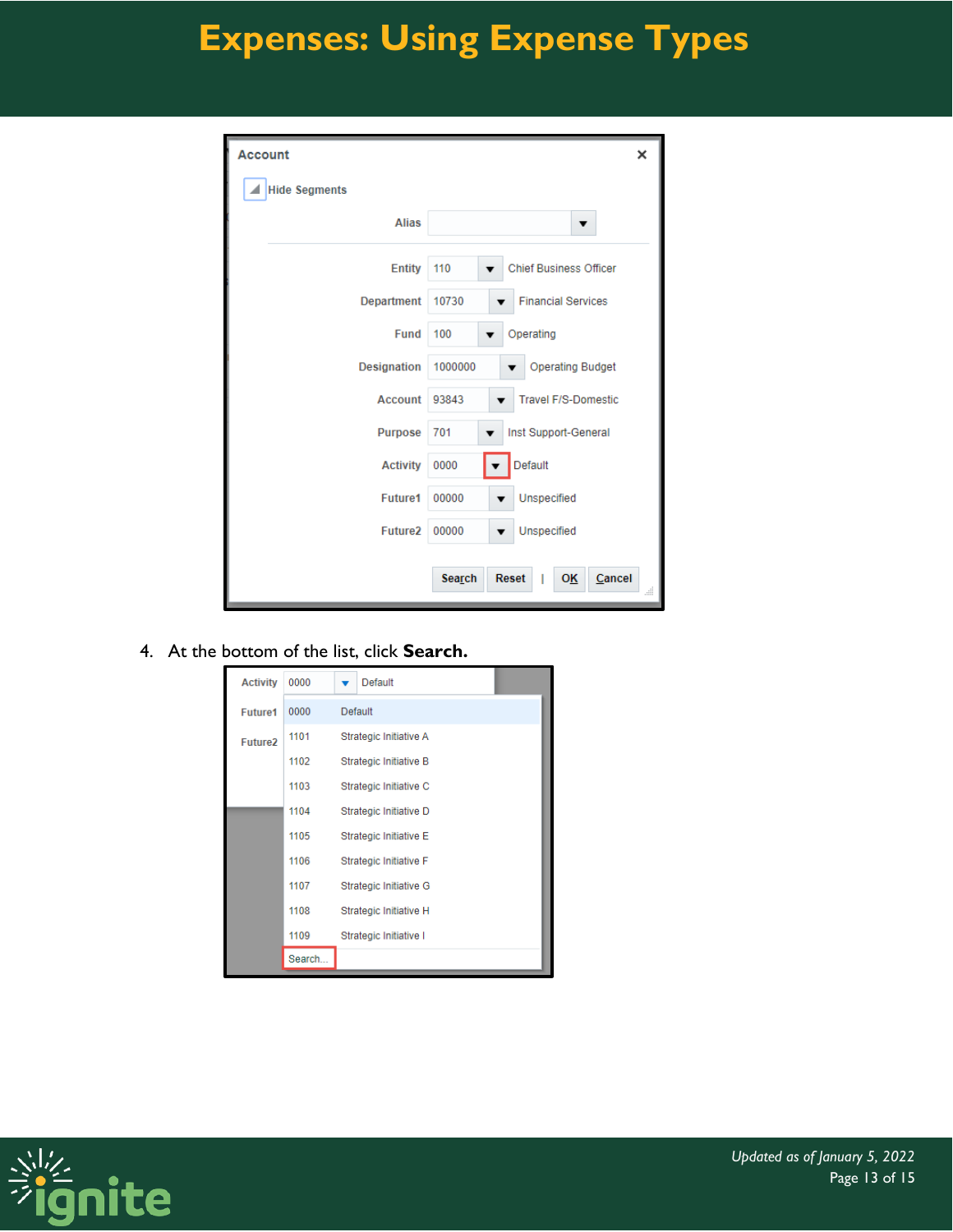5. Click **Reset** to clear the default values.

| <b>Search and Select: Activity</b>                |                    |               | ×            |
|---------------------------------------------------|--------------------|---------------|--------------|
| $\blacktriangle$ Search<br>Match (a) All<br>◯ Any |                    |               | Advanced     |
| Value<br><b>Description</b>                       | 0000               |               |              |
|                                                   |                    | <b>Search</b> | <b>Reset</b> |
| Value<br>No rows to display                       | <b>Description</b> |               |              |
|                                                   |                    | OK            | Cancel       |

6. Type "Recruiting" into the **Description** field then click **Search.**

| <b>Search and Select: Activity</b>                       | ×                             |
|----------------------------------------------------------|-------------------------------|
| $\blacktriangle$ Search<br>Match $\odot$ All $\odot$ Any | Advanced                      |
| Value                                                    |                               |
| Description Recruiting                                   |                               |
|                                                          | <b>Search</b><br><b>Reset</b> |
| Value<br><b>Description</b>                              |                               |
| No rows to display                                       |                               |
|                                                          | Cancel<br><b>OK</b>           |